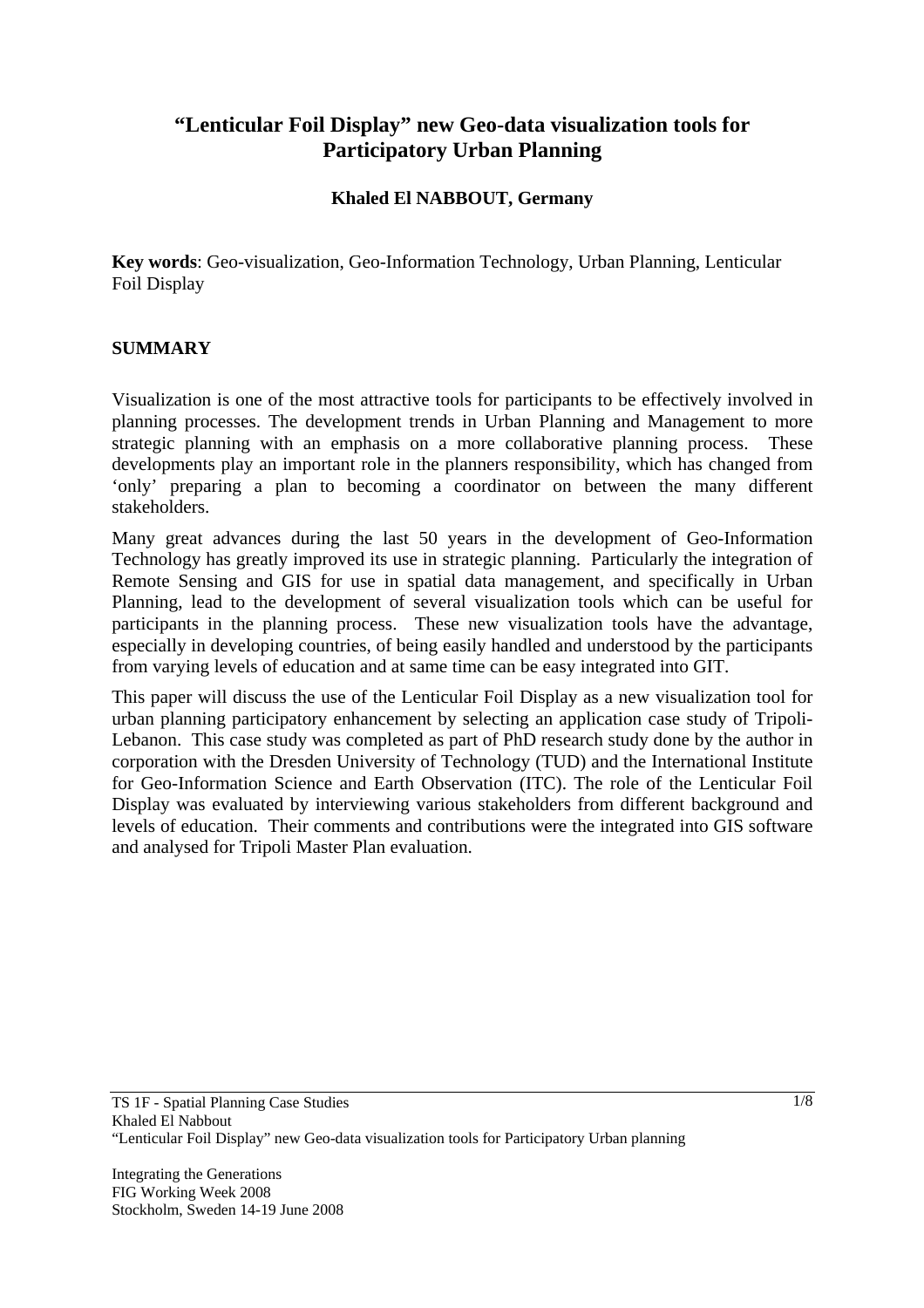# **"Lenticular Foil Display" as new Geo-data visualization tools for Participatory Urban Planning**

## **Khaled El NABBOUT, Lebanon**

## **1. INTRODUCTION**

As in most of the developing and developed countries, Tripoli has undergone rapid changes in land use/land cover as part of an intensive urbanization and industrialization process during the last three decades.

In 2000, a new master plan for Greater Tripoli covering Tripoli's old and new city, El-Mina and the two neighbouring areas El-Bedawoui and Ras-Maska was required by the Director General for Urban Planning (DGUP). Until recently, the project was a work in process and not yet approved due to conflict among the many stakeholders involved in the planning process. The inclusion of many of the various stakeholders in the planning process was being attempted for the first time in Lebanon but was proving to be ineffective. Multiple reasons contributed to this unsuccessful attempt, including: lack of community planning tools, the wide range and varying backgrounds of the stakeholders and poor quality geo-data visualization techniques.

Remote sensing and GIS as "inherently linked technologies" can be basic tools for land use planning. The lack of remote sensing and geo information systems (GIS) in this crucial period shows, ex-negativo, the necessity of these technologies and the need of criteria to solve the problem of rapid development in Tripoli.

This paper will present the role of visualization tools in participatory planning and primarily the application of the Lenticular Foil Display (LFD) as new visualization tool for enhancing participation and to show the weakness of the existing planning process in Lebanon.

# **2. STUDY AREA**

Tripoli is the second largest city in Lebanon following the capital, Beirut. It is located in the north of the country, on eastern coast if the Mediterranean sea between 34°25' and 34°34' northern latitude, and 35°48' and 35°53' eastern longitude, covering an area of 50 sq. km.

The topography of the area is naturally divided by a cliff between the low-land located at an elevation 15 m, and the high land, which forms an almost flat plateau at an elevation above 70 m.

Tripoli developed from an agricultural and harbour town to a city dominated by industry and commerce until the 1970th. With the beginning of the civil war in Lebanon, the city's development continued without any organization, coordination, green spaces and parks in the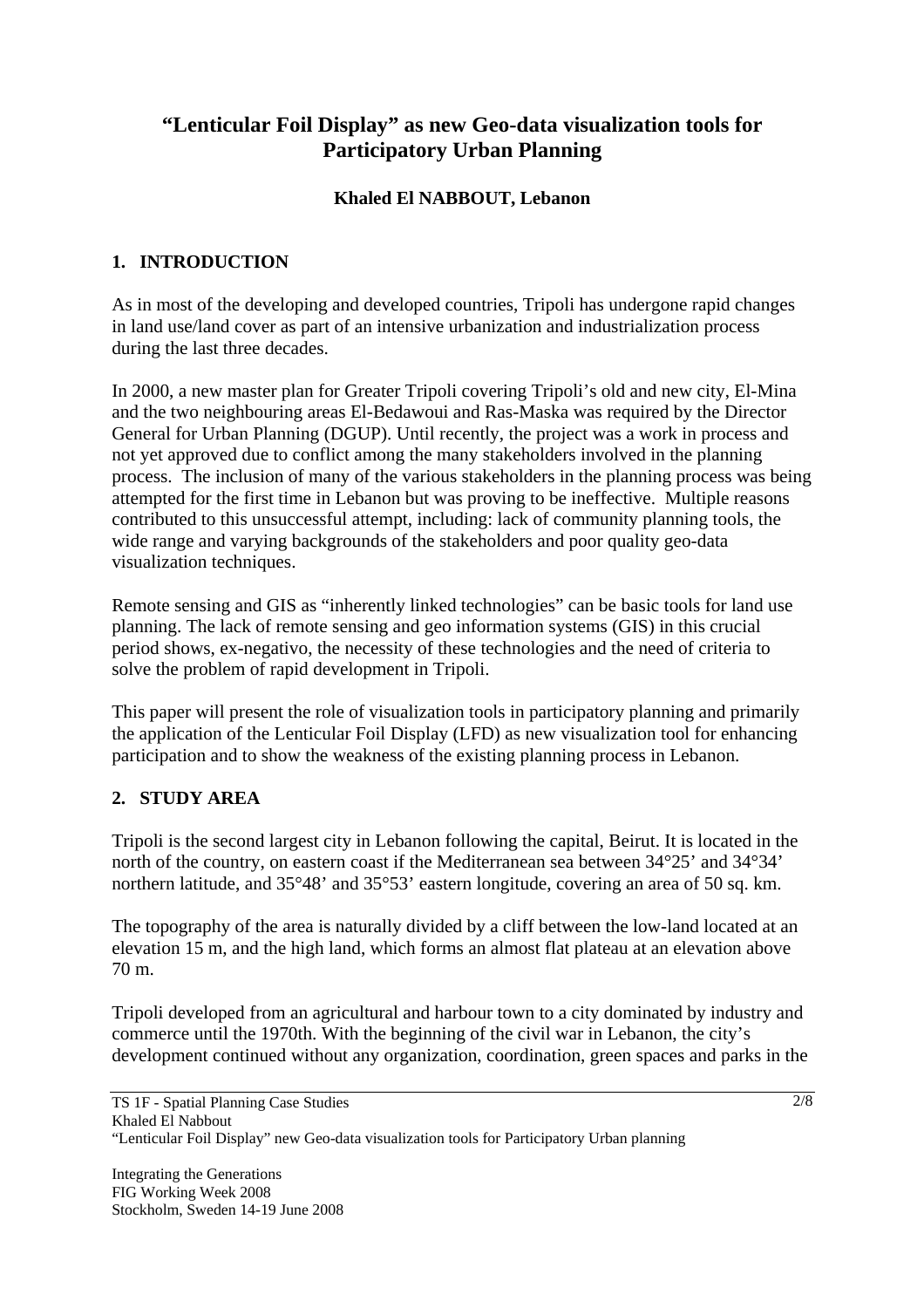city centre and the residential areas. In addition, agricultural fields are rapidly vanishing due to the increasing urbanization.

# **3. LENTICULAR FOIL DISPLAY FOR PARTICIPATORY URBAN PLANNING**

The interest in participatory urban planning is increasing rapidly as the process supports the global idea of good governance. Good governance, as referenced by the World Bank, is based on the two underpinning values of "Accountability" and "Inclusiveness". These values demonstrate the importance of equal participation in the planning process. This has put more responsibility on the planner to identify into more effective and suitable community planning tools to support such participation. This paper will focus on the role of the LFD as a new tool which was used for the first time in participatory urban planning in Tripoli, Lebanon.

# **3.1 Lenticular Foil Display Introduction**

Lenticular Foil Display (LFD) technology, as Buchroithner described, is the technology of the "glasses-free stereo-vision" which is one of the greatest advantages of this technology. The LFD is based on transparent synthetic foil for image separation. On the top layer there are semi-cylindrical parallel micro-lenses running in vertical direction (Figure 1) and the bottom layer is the image of interest.



**Figure 1:** Principle of LFD technology Source: Buchroithner et al. 2005

LFD offers various effects which allow us to generate a flip-image effect, short animations or true-3D displays in the form of hardcopies, or a combination of the different effects. In the case of Tripoli, a Multi-Flip LFD was used as a geo-data visualization tool and its effectiveness and usefulness was evaluated by interviewing the stakeholders.

# **3.2 Tripoli Multi-Flip Lenticular Foil Display**

Tripoli Multi-Flip LFD was created by interlacing three different geo-data "layers" (Figure 2). The three "layers" selected for the purpose of the study were the following:

- The recent Master Plan of Tripoli Metropolitan
- The present Land Use map of the Study area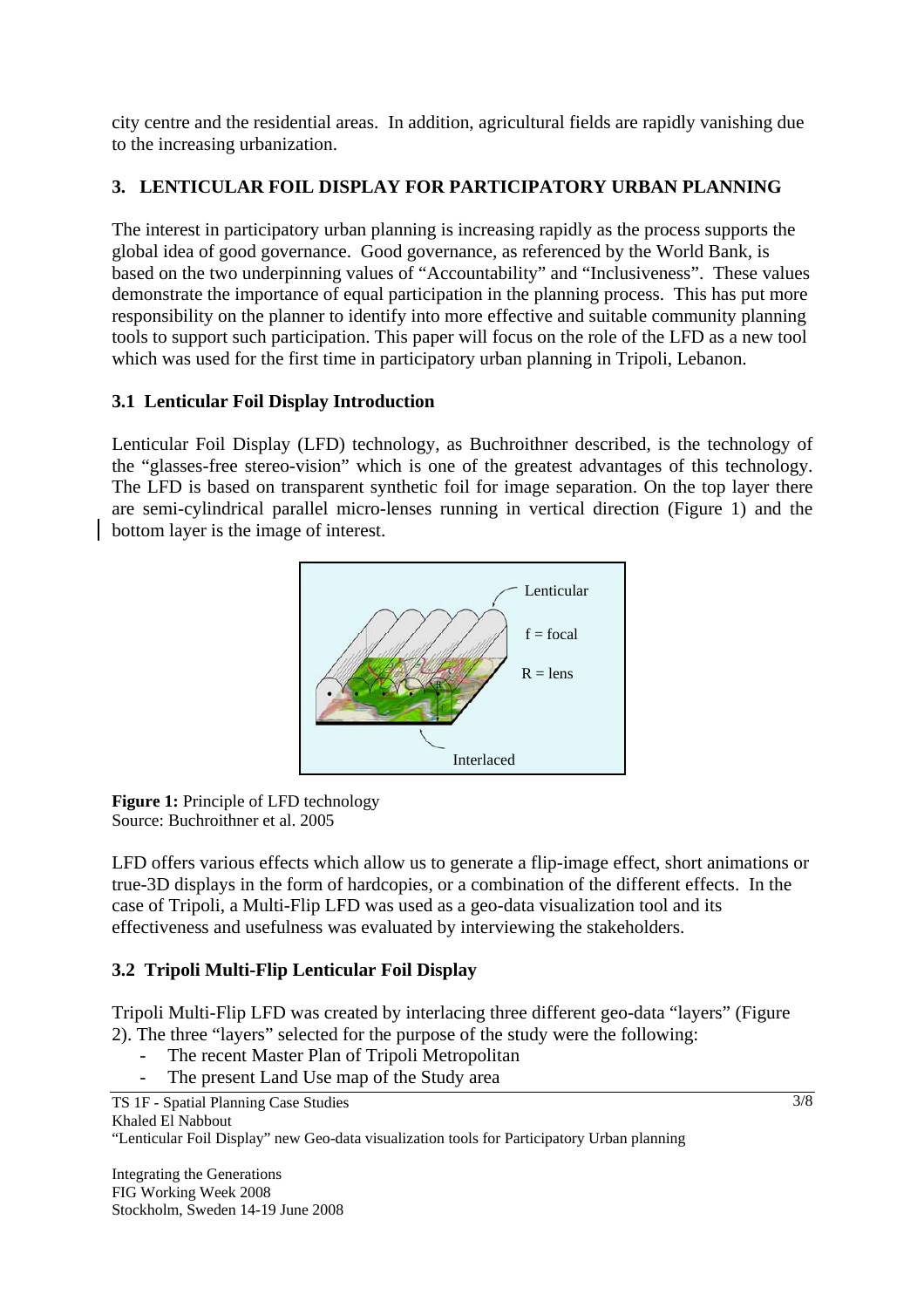

- QuickBird satellite image covering the whole study area with 61cm resolution from the same period.

**Figure 2**: The three layers used in the multi-flip LFD. Upper left image: QuickBird scene of 2003 Source: El Nabbout 2006

TS 1F - Spatial Planning Case Studies Khaled El Nabbout "Lenticular Foil Display" new Geo-data visualization tools for Participatory Urban planning

Integrating the Generations FIG Working Week 2008 Stockholm, Sweden 14-19 June 2008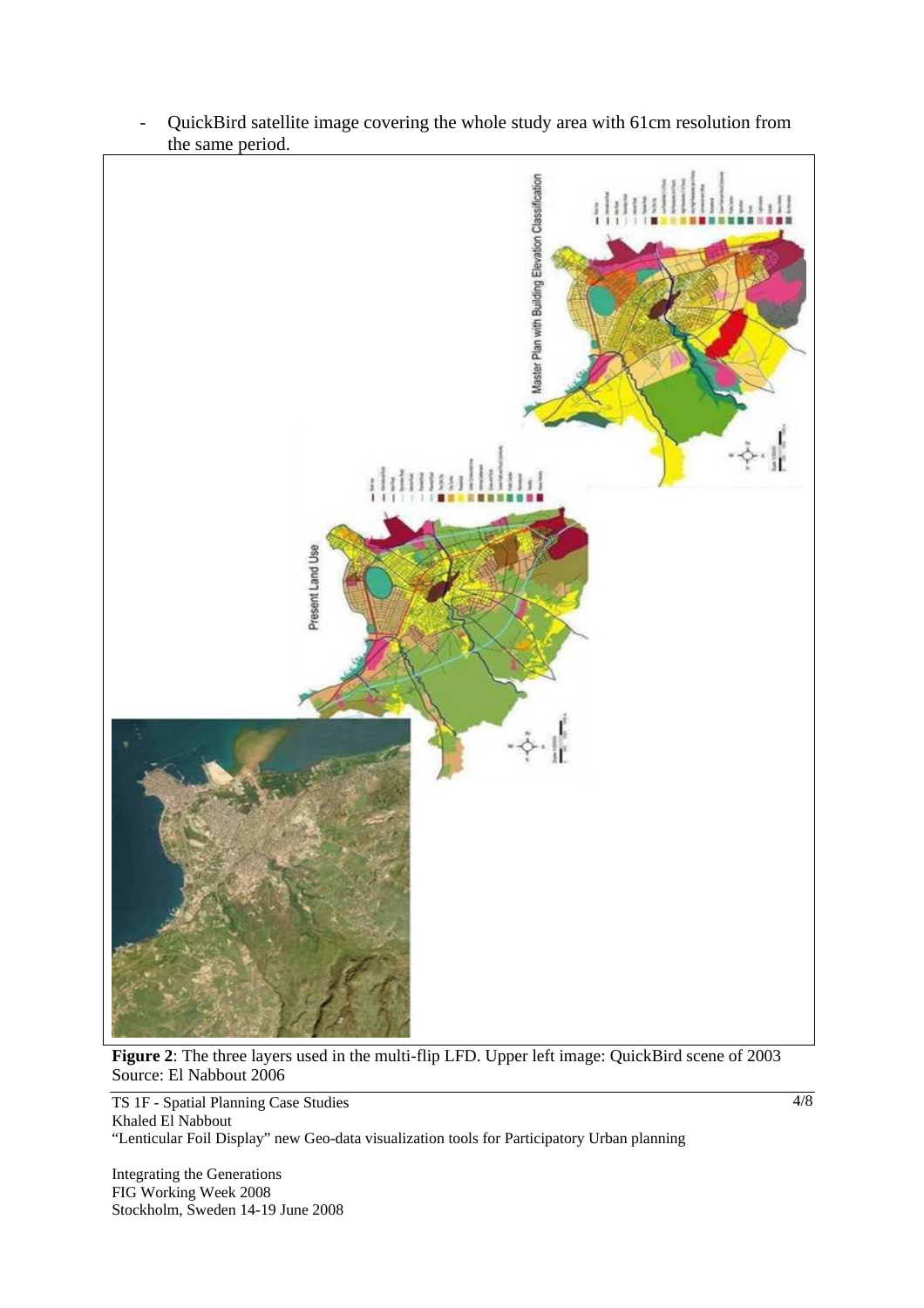The three layers were Geo-referenced in ArcGIS and reclassified under one Projection system "UTM WGS84 Zone 36N".

The reason of selecting these "layers"provided a holistic view of the plan to the stakeholders. Use of the recent Master Plan map allowed the planning participants to be able to discuss the proposed plan for their particular area of interest and make contributions. The present Land use map gave participants an overview of the existing situation in comparison to the planned situation. Finally, the hyper resolution satellite image of QuickBird with 61cm resolution background image offered the stakeholders a realistic bird's eye view of the study area.

#### **4. METHODOLOGY**

The biggest advantage which the Multi-Flip LFD could offer the participants was the three "layers" of the study area in one hardcopy display. The role and effectiveness of this technology in participatory urban planning was evaluated by interviewing 78 participants from three different stakeholder groups (Table 1). The stakeholders were divided into groups based upon their backgrounds, interests and roles in the community.

| Group A                    | Group B                   | Group $C$                   |
|----------------------------|---------------------------|-----------------------------|
| Mainly civil or            | Mainly academics          | Mainly leaders of active    |
| architectural engineers    | representing different    | NGO's, CBO's, expert in     |
| representing the different | organisations and leaders | urban planning, academic    |
| municipalities of Tripoli  | of syndicates and         | and interested individuals. |
| Metropolitan and the       | members of academic       |                             |
| DGUP and 2 active          | institutions.             |                             |
| NGO's.                     |                           |                             |

**Table 1:** The different respondent groups

The interview questions covered addressed a variety of topics but this paper will focus only on the role and evaluation of the Multi-Flip LFD. All participants were asked during the interview if they were interested in discussing the Master plan and 93% of the stakeholders agreed to discuss their area's future plan.

By fixing a Geo-referenced transparent map over the LFD, every participant was able to discuss and contribute their opinion and idea by annotating the map using a permanent pen. This resulted in 75 transparent maps that were then scanned and imported into ArcGIS for data analysis.

Since all the data were inputted into ArcGIS, the analysis of the data was completed by digitizing each map and comparing the different areas of interest among the various stakeholders as well as the different groups. The results from these comparisons would demonstrate the role that Multi-Flip LFD could play in enhancing participation in participatory urban planning and supporting Decision Support Systems since the technology is GIT based.

TS 1F - Spatial Planning Case Studies Khaled El Nabbout "Lenticular Foil Display" new Geo-data visualization tools for Participatory Urban planning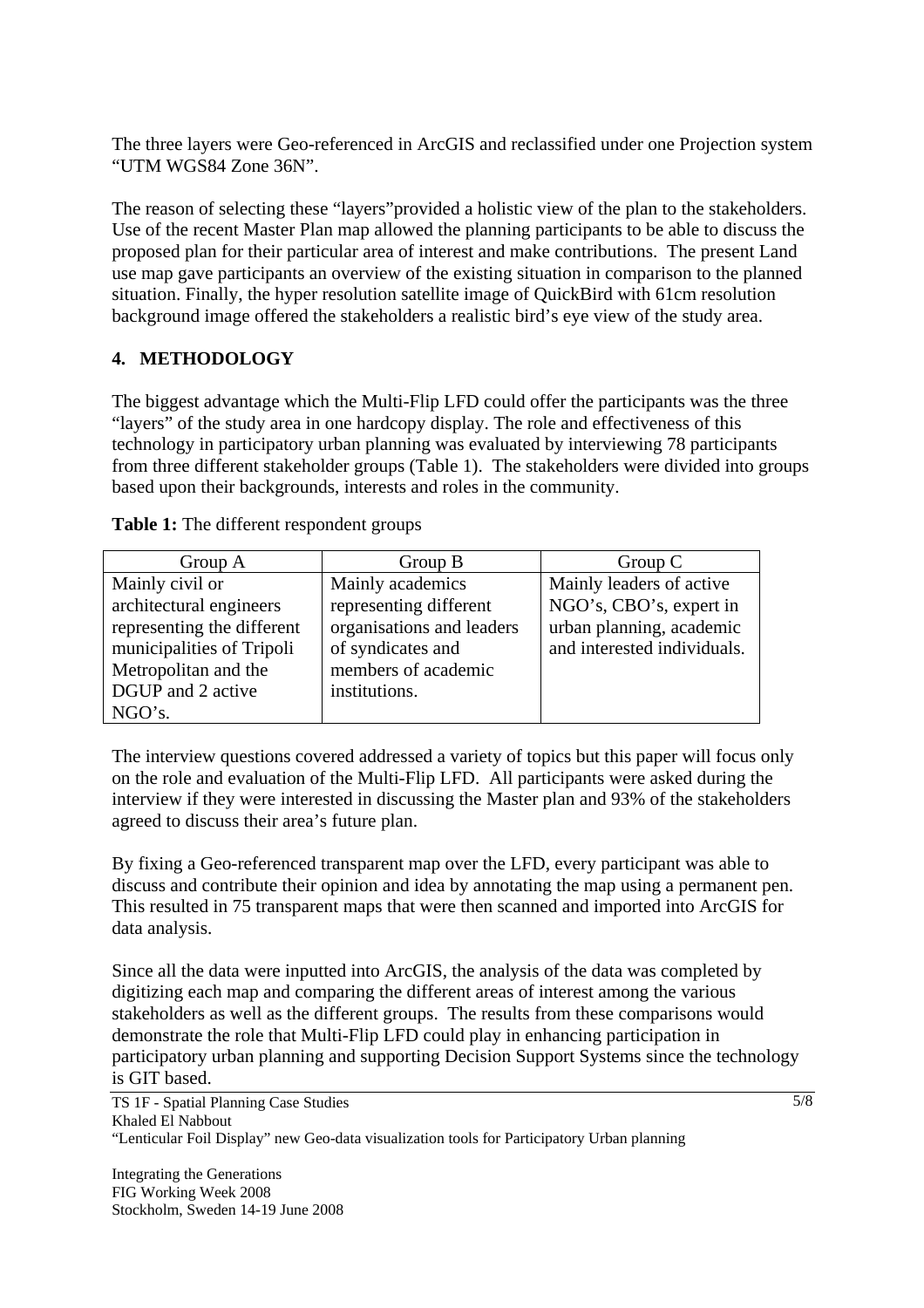#### **5. RESULTS**

One particular result of the study related to the role of the LFD in enhancing participation in urban planning was the readiness of 93% of the stakeholders to participate and give time to discuss their city's Master plan. Additionally, a review of the output percentages of the different stakeholders interest among the different land use classes (Figure 3) it was noted that more than 70% of the participants focused on the old city.



**Figure 3:** Classes outlined and discussed by the participants using LFD Source: El Nabbout 2006

These results indicate that the city needed to focus more on a strategic plan for the old city instead of Master plan. Even more interesting is if we look at the results among the different groups (Figure 4) (are you missing a graph it looks like there should be one that shows the classes broken up by group based on what you discuss here) we see that the old City remained the most interested class for the participants.

The result of the interviews also showed that there was a high degree of interest to look into the importance of the different stakeholders' involvement in the planning process. Figure 4 shows that most of the participants see that Non Government Organisations (NGOs), Community Based Organisations (CBOs), Universities and Syndicates (also Municipalities at Technical Level) should be the most involved players in the planning process. For instance, the Order of Geomatics in Lebanon, one of the important Syndicates in the field of Urban Planning, was exclude due to highly centralized system of the planning process.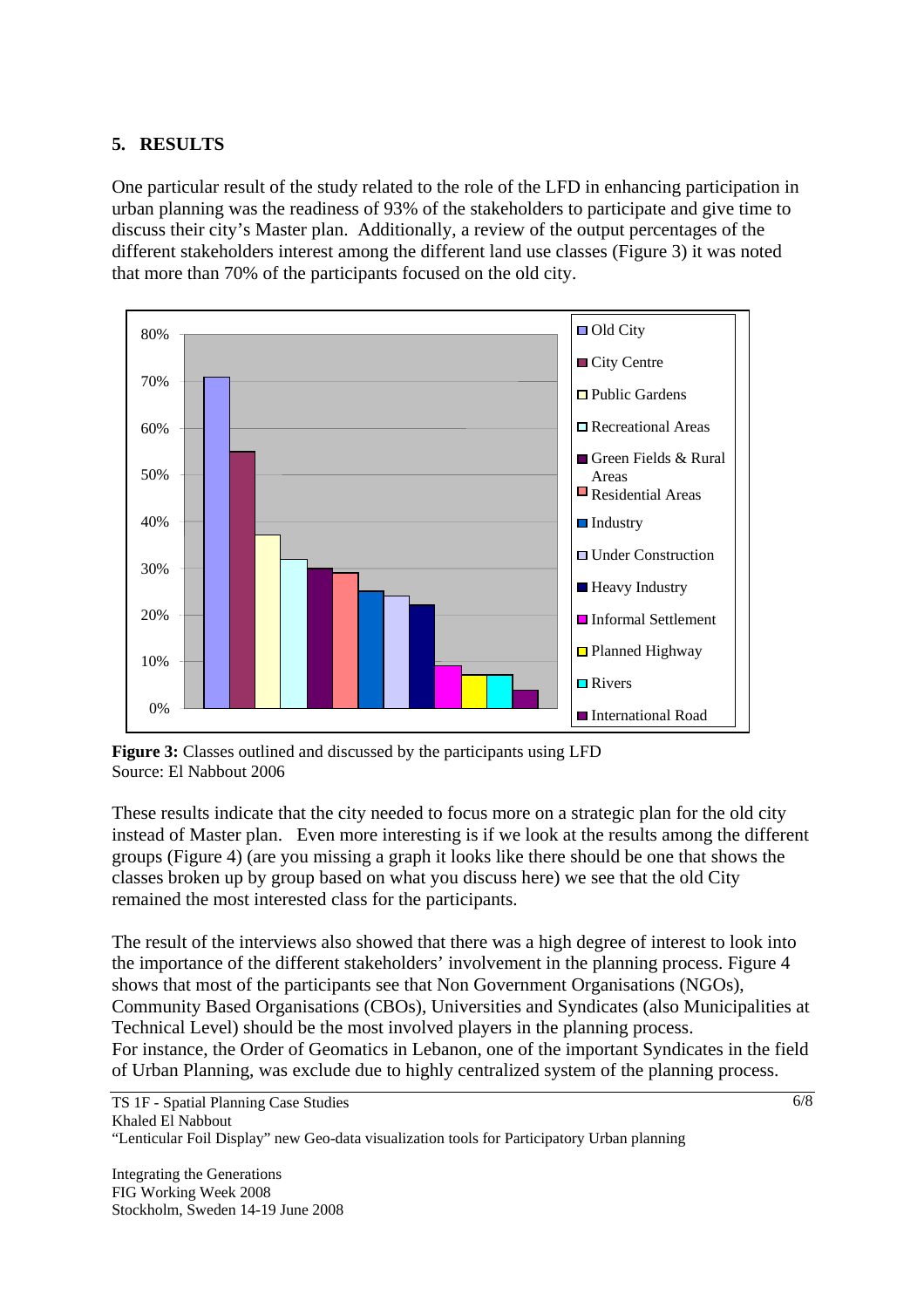

**Figure 3:** Participants' assessment of the importance of the involvement of the society's different players in the urban planning process Source: El Nabbout 2006

The lesson which could be learned from this study is that participation of many additional stockholders in the planning is possible by identifying and using suitable tools. The use of the Multi-Flip LFD in the case of Tripoli shoes the great advantage and benefits of the use of such tools that GIT can offer the urban planner.

#### **REFERENCES**

- Buchroithner, M. F., Gruendemann, T., Kirk, R. and Habermann, K., 2005: Three in one: Multiscale Hardcopy Depiction of the Mars Surface in True-3D. *Photogrammetric Engineering & Remote Sensing 10*, pp. 1105-1108.
- El Nabbout, K., Buchroithner, M. F., Sliuzas, R., 2006: A New Visualization Tool for Participatory Urban Planning – The Case of Tripoli Lebanon. *2nd* Göttingen GIS & Remote Sensing Days, Global Change Issues in Developing and Emerging Countries, 4 – 6 October 2006, Göttingen, Germany
- Gruendemann, T., Buchroithner M.F. & Habermann, K. 2006: Multitemporale und echtdreidimensional Hartkopie Visualisierungen von Geodaten. Wiener Schriften zur Geographie und Kartographie, Wien: 17, 270-276.

Jeffrey L. Star, John E. Estes and Kenneth C. McGwire., 1997. Integration of Geographic Information Systems and Remote Sensing. Cambridge University Press, Cambridge. Mather, A.S., 1986. Land Use. Longman, New York

Roberts, D. 2003: History of Lenticular and Related Autostereoscopic Methods. Hillsboro

TS 1F - Spatial Planning Case Studies Khaled El Nabbout "Lenticular Foil Display" new Geo-data visualization tools for Participatory Urban planning